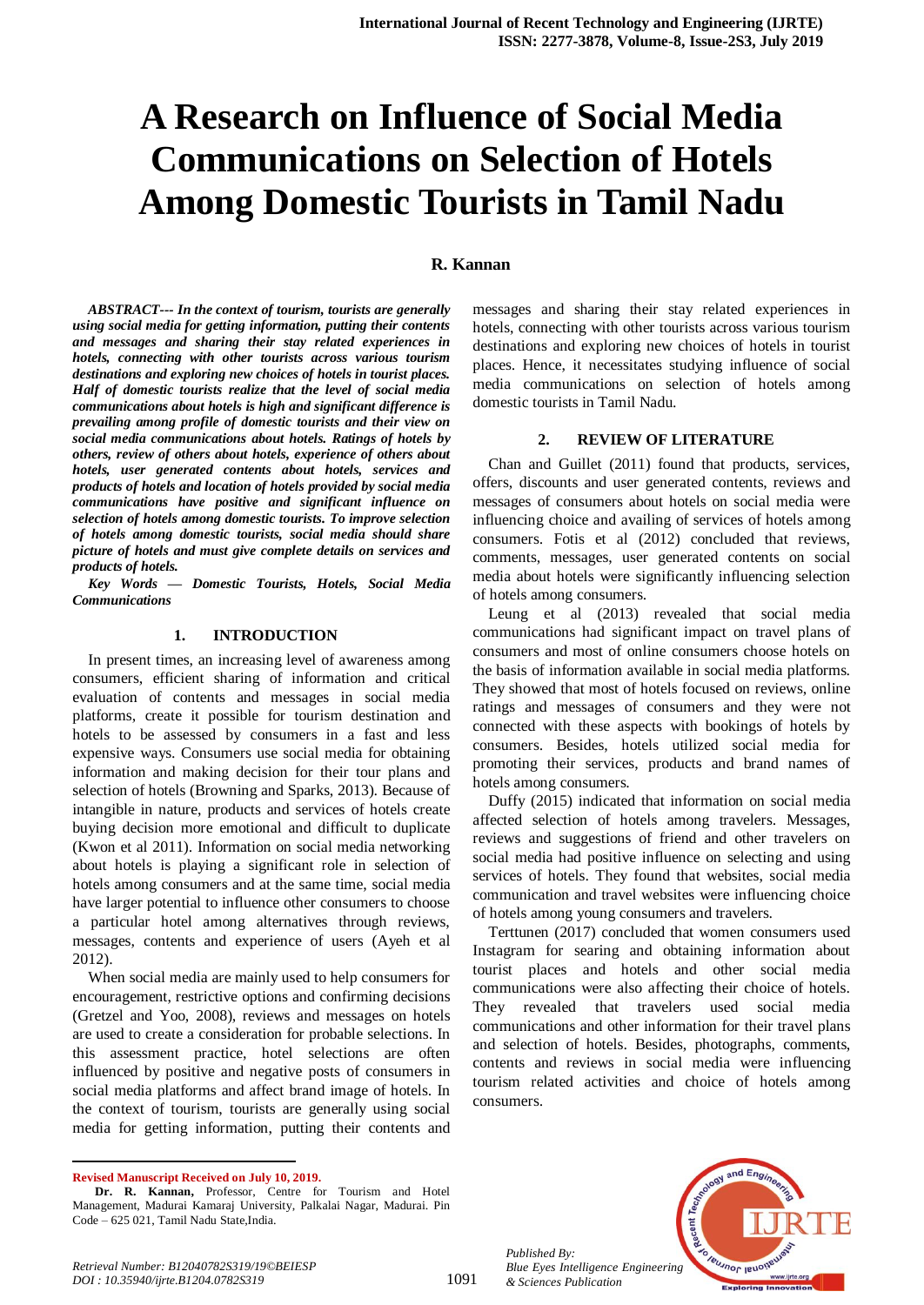## **A RESEARCH ON INFLUENCE OF SOCIAL MEDIA COMMUNICATIONS ON SELECTION OF HOTELS AMONG DOMESTIC TOURISTS IN TAMIL NADU**

# **3. METHODOLOGY**

Tamil Nadu state is selected for the present study. Simple random sampling method is used to choose domestic tourists and questionnaire method is employed to collect data from 350 domestic tourists. Percentages are computed to study profile of domestic tourists and mean and standard deviation are worked out to understand view of domestic tourists on social media communications about hotels. t-test and F-test are applied to dissect difference among profile of domestic tourists and their view on social media communications about hotels. Multiple regression analysis is carried out to study influence of social media communications on selection of hotels among domestic tourists.

# **4. RESULTS AND DISCUSSION**

# *4.1 PROFILE OF DOMESTIC TOURISTS*

The profile of domestic tourists is given in Table-1. The results make clear that 60.57 per cent of them are males, whilst, 39.43 per cent of them are females and 40.86 per cent of them belong to age category of 31– 40 years, whilst, 14.28 per cent of them belong to age category of  $16 - 20$ years. The results demonstrate that 34.29 per cent of them have under graduation, whilst, 17.71 per cent of them have higher secondary and 36.29 per cent of them have monthly income of Rs.30,001 – Rs.40,000, whilst, 6.57 per cent of them have monthly income of above Rs.50,000 and 77.71 per cent of them are married, whilst, 22.29 per cent of them are unmarried.

**Table-1. Profile of Domestic Tourists**

| <b>Profile</b>          | <b>Number of Domestic</b> | Percentage |
|-------------------------|---------------------------|------------|
|                         | <b>Tourists</b>           |            |
| Gender                  |                           |            |
| Male                    | 212                       | 60.57      |
| Female                  | 138                       | 39.43      |
| <b>Age Category</b>     |                           |            |
| $16 - 20$ Years         | 50                        | 14.28      |
| $21 - 30$ Years         | 101                       | 28.86      |
| $31 - 40$ Years         | 143                       | 40.86      |
| $41 - 50$ Years         | 56                        | 16.00      |
| <b>Education</b>        |                           |            |
| <b>Higher Secondary</b> | 62                        | 17.71      |
| Diploma                 | 73                        | 20.86      |
| <b>Under Graduation</b> | 120                       | 34.29      |
| <b>Post Graduation</b>  | 95                        | 27.14      |
| <b>Monthly Income</b>   |                           |            |
| <b>Below Rs.20,000</b>  | 52                        | 14.86      |
| Rs.20,001               | 109                       | 31.14      |
| Rs.30,000               |                           |            |
| Rs.30,001               | 127                       | 36.29      |
| Rs.40,000               |                           |            |
| Rs.40,001               | 39                        | 11.14      |
| Rs.50,000               |                           |            |
| Above Rs.50,000         | 23                        | 6.57       |
| <b>Marital Status</b>   |                           |            |
| Married                 | 272                       | 77.71      |
| Unmarried               | 78                        | 22.29      |

*4.2. VIEW OF DOMESTIC TOURISTS ON SOCIAL MEDIA COMMUNICATIONS ABOUT HOTELS*

The view of domestic tourists on social media communications about hotels is given in Table-2.

| Table-2. View of Domestic Tourists on Social Media |  |
|----------------------------------------------------|--|
| <b>Communications about Hotels</b>                 |  |

| <b>Social Media Communications</b><br>about Hotels                       | <b>Mean</b> | <b>Standard</b><br><b>Deviation</b> |
|--------------------------------------------------------------------------|-------------|-------------------------------------|
| Social media give information on<br>location of hotels                   | 3.98        | 0.91                                |
| Social media shares picture of hotels                                    | 3.35        | 1.05                                |
| Social media present review of others<br>about hotels                    | 3.92        | 0.96                                |
| Social media provide user generated<br>contents about hotels             | 3.96        | 0.94                                |
| Social media shares experience of<br>others about hotels                 | 3.88        | 1.03                                |
| Social media give complete details<br>on services and products of hotels | 3.30        | 1.08                                |
| Social media provide ratings<br>of<br>hotels by others                   | 3.90        | 0.99                                |

The domestic tourists are agreed with social media give information on location of hotels, social media present review of others about hotels, social media provide user generated contents about hotels, social media shares experience of others about hotels and social media provide ratings of hotels by others, whilst, social media shares picture of hotels and social media give complete details on services and products of hotels.

# *4.3. PROFILE OF DOMESTIC TOURISTS AND SOCIAL MEDIA COMMUNICATIONS ABOUT HOTELS*

The distribution of domestic tourists based on social media communications about hotels is given in Table-3. The social media communications about hotels is separated into low, moderate and high levels based on Mean ± SD. Mean is 26.69 and SD is 3.97.

| <b>Level of Social Media</b><br><b>Communications</b><br>about Hotels | Number of<br><b>Domestic Tourists</b> | Percentage |  |
|-----------------------------------------------------------------------|---------------------------------------|------------|--|
| Low                                                                   | 56                                    | 16.00      |  |
| Moderate                                                              | 120                                   | 34.29      |  |
| High                                                                  | 174                                   | 49.71      |  |
| <b>Total</b>                                                          | 350                                   | 100.00     |  |

**Table-3. Distribution of Domestic Tourists Based on Social Media Communications about Hotels**

Amongst 350 domestic tourists, 49.71 per cent of them realized that the level of social media communications about hotels is high, whilst, 16.00 per cent of them realized that it is low.

## *4.3.1. Gender and Social Media Communications about Hotels*

The relation amongst gender of domestic tourists and social media communications about hotels is given in Table-4.



*Published By: Blue Eyes Intelligence Engineering & Sciences Publication* 

1092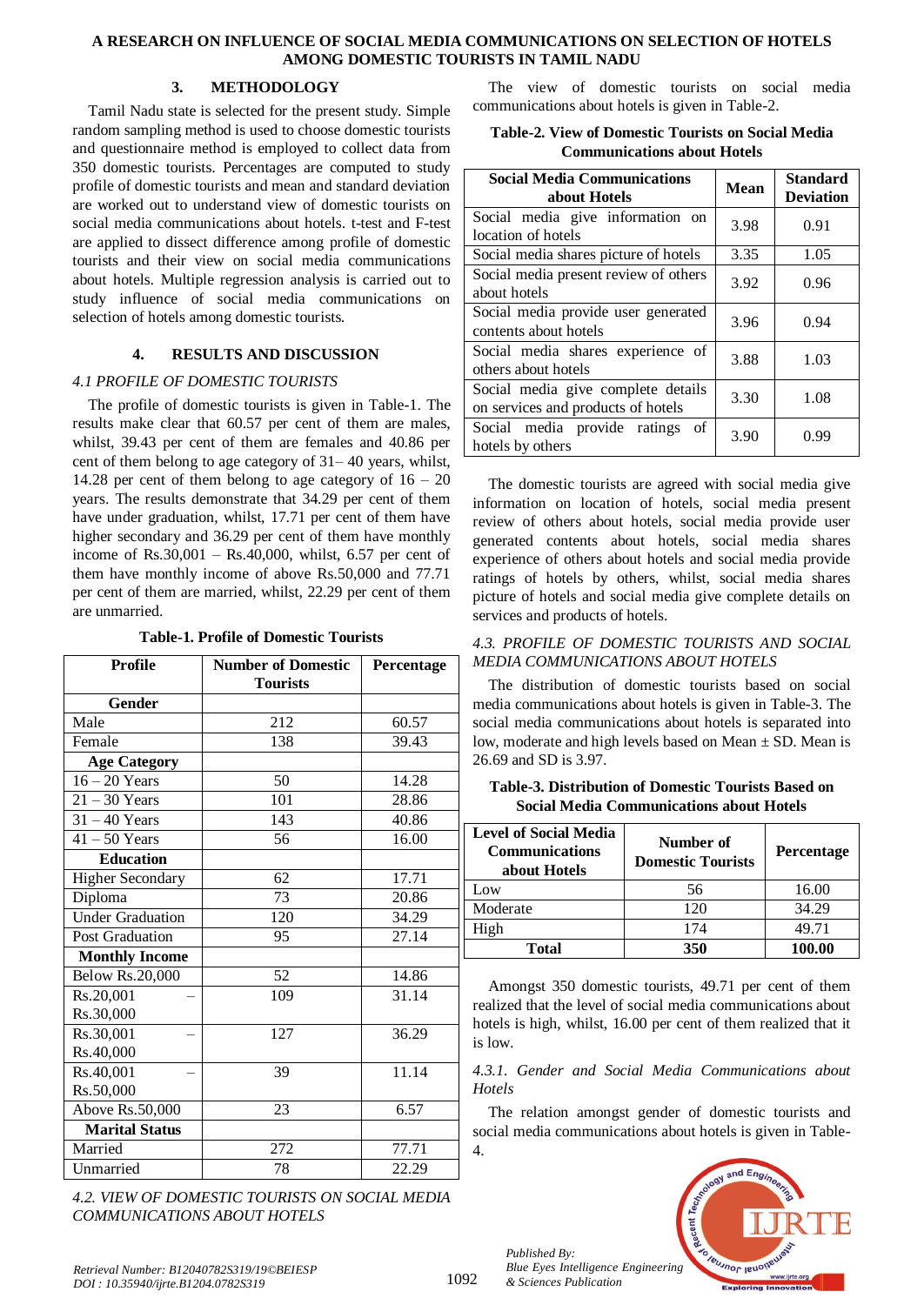| Gender             | <b>Level of Social Media Communications about Hotels</b> |                 |         |                                                                      |                  |      |
|--------------------|----------------------------------------------------------|-----------------|---------|----------------------------------------------------------------------|------------------|------|
|                    | Low                                                      | <b>Moderate</b> | High    |                                                                      | t-Value<br>5.328 | Sig. |
| Male               | 35                                                       | 66              | 111     | 212                                                                  |                  |      |
|                    | 16.51)                                                   | (31.13)         | (52.36) | (60.57)                                                              |                  | .000 |
| Female             | 21                                                       | 54              | 63      | 138                                                                  |                  |      |
|                    | (15.22)                                                  | (39.13)         | (45.65) | <b>Total</b><br>(39.43)<br>174<br>350<br>(100.00)<br>(49.71)<br>.023 |                  |      |
| <b>Total</b>       | 56                                                       | 120             |         |                                                                      |                  |      |
|                    | (16.00)                                                  | (34.29)         |         |                                                                      |                  |      |
| <b>Eta Squared</b> |                                                          |                 |         |                                                                      |                  |      |

|  |  |  |  | Table-4. Gender and Social Media Communications about Hotels |  |  |
|--|--|--|--|--------------------------------------------------------------|--|--|
|--|--|--|--|--------------------------------------------------------------|--|--|

(The figures in the parentheses are per cent to total)

Amongst 212 domestic tourists who are males, 52.36 per cent of them realized that the level of social media communications about hotels is high, whilst, 16.51 per cent of them realized that it is low. Amongst 138 domestic tourists who are females, 45.65 per cent of them realized that the level of social media communications about hotels is high, whilst, 15.22 per cent of them realized that it is low.

The t-value is 5.328 and it is significant at one per cent level explaining that significant difference is there in social media communications about hotels among gender

of domestic tourists. As a result, null hypothesis is not accepted. The eta squared value is 0.023 disclosing that the effect size is small and it reveals that the actual difference in mean values between groups is small.

*4.3.2. Age Category and Social Media Communications about Hotels* 

The relation amongst age category of domestic tourists and social media communications about hotels is given in Table-5.

|                     |         | <b>Level of Social Media Communications about Hotels</b> |         |          | <b>Total</b>            |      |
|---------------------|---------|----------------------------------------------------------|---------|----------|-------------------------|------|
| <b>Age Category</b> | Low     | <b>Moderate</b>                                          | High    |          |                         | Sig. |
| $16 - 20$ Years     | 10      | 18                                                       | 22      | 50       |                         |      |
|                     | (20.00) | (36.00)                                                  | (44.00) | (14.28)  |                         |      |
| $21 - 30$ Years     | 13      | 29                                                       | 59      | 101      | <b>F-Value</b><br>6.740 |      |
|                     | (12.87) | (28.71)                                                  | (58.42) | (28.86)  |                         | .000 |
| $-31 - 40$ Years    | 20      | 49                                                       | 74      | 143      |                         |      |
|                     | (13.99) | (34.26)                                                  | (51.75) | (40.86)  |                         |      |
| $41 - 50$ Years     | 13      | 24                                                       | 19      | 56       |                         |      |
|                     | (23.21) | (42.86)                                                  | (33.93) | (16.00)  |                         |      |
|                     | 56      | 120                                                      | 174     | 350      |                         |      |
| <b>Total</b>        | (16.00) | (34.29)                                                  | (49.71) | (100.00) |                         |      |
| <b>Eta Squared</b>  |         |                                                          | .036    |          |                         |      |

**Table-5. Age Category and Social Media Communications about Hotels**

(The figures in the parentheses are per cent to total)

Amongst 50 domestic tourists who come under age category of  $16 - 20$  years, 44.00 per cent of them realized that the level of social media communications about hotels is high, whilst, 20.00 per cent of them realized that it is low. Amongst 101 domestic tourists who come under age category of  $21 - 30$  years, 58.42 per cent of them realized that the level of social media communications about hotels is high, whilst, 12.87 per cent of them realized that it is low.

Amongst 143 domestic tourists who come under age category of  $31 - 40$  years,  $51.75$  per cent of them realized that the level of social media communications about hotels is high, whilst, 13.99 per cent of them realized that it is low. Amongst 56 domestic tourists who come under age category of  $41 - 50$  years, 33.93 per cent of them realized that the level of social media communications

about hotels is high, whilst, 23.21 per cent of them realized that it is low.

The F-value is 6.740 and it is significant at one per cent level explaining that significant difference is there in social media communications about hotels among age category of domestic tourists. As a result, null hypothesis is not accepted. The eta squared value is 0.036 disclosing that the effect size is small and it reveals that the actual difference in mean values between groups is small.

# *4.3.3. Education and Social Media Communications about Hotels*

The relation amongst education of domestic tourists and social media communications about hotels is given in Table-6.



*Published By:*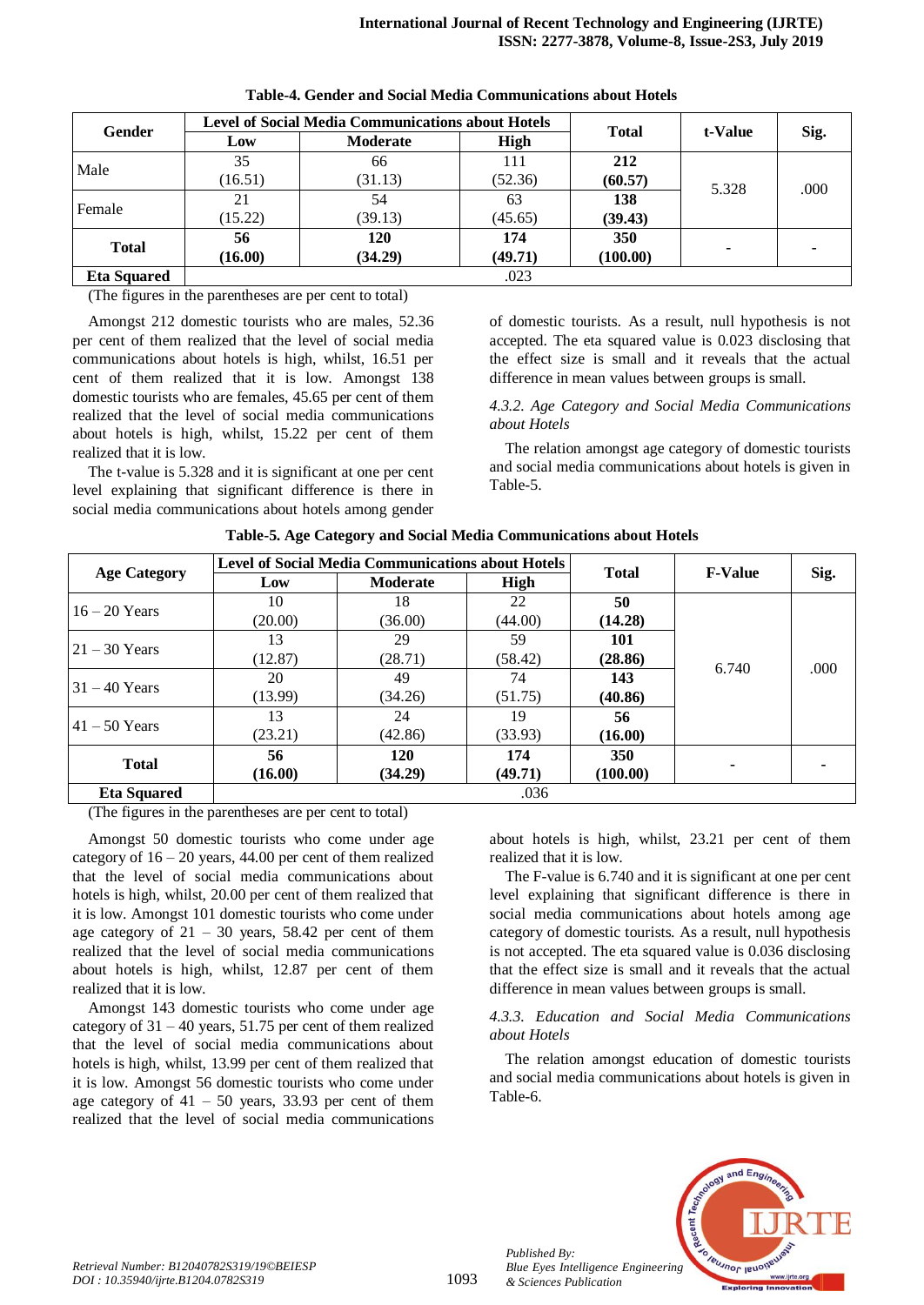## **A RESEARCH ON INFLUENCE OF SOCIAL MEDIA COMMUNICATIONS ON SELECTION OF HOTELS AMONG DOMESTIC TOURISTS IN TAMIL NADU**

|                         |               | <b>Level of Social Media Communications about</b><br><b>Hotels</b> |                |                        |                |      |
|-------------------------|---------------|--------------------------------------------------------------------|----------------|------------------------|----------------|------|
| <b>Education</b>        | Low           | <b>Moderate</b>                                                    | High           | <b>Total</b>           | <b>F-Value</b> | Sig. |
| <b>Higher Secondary</b> | 6<br>(9.68)   | 23<br>(37.10)                                                      | 33<br>(53.22)  | 62<br>(17.71)          | 7.150          |      |
| Diploma                 | 3<br>(4.11)   | 26<br>(35.62)                                                      | 44<br>(60.27)  | 73<br>(20.86)          |                | .000 |
| <b>Under Graduation</b> | 14<br>(11.67) | 37<br>(30.83)                                                      | 69<br>(57.50)  | <b>120</b><br>(34.29)  |                |      |
| Post Graduation         | 33<br>(34.74) | 34<br>(35.79)                                                      | 28<br>(29.47)  | 95<br>(27.14)          |                |      |
| <b>Total</b>            | 56<br>(16.00) | <b>120</b><br>(34.29)                                              | 174<br>(49.71) | <b>350</b><br>(100.00) |                |      |
| <b>Eta Squared</b>      |               |                                                                    | .041           |                        |                |      |

|  |  |  |  |  | Table-6. Education and Social Media Communications about Hotels |  |  |
|--|--|--|--|--|-----------------------------------------------------------------|--|--|
|--|--|--|--|--|-----------------------------------------------------------------|--|--|

(The figures in the parentheses are per cent to total)

Amongst 62 domestic tourists who posses higher secondary, 53.22 per cent of them realized that the level of social media communications about hotels is high, whilst, 9.68 per cent of them realized that it is low. Amongst 73 domestic tourists who posses diploma, 60.27 per cent of them realized that the level of social media communications about hotels is high, whilst, 4.11 per cent of them realized that it is low.

Amongst 120 domestic tourists who posses under graduation, 57.50 per cent of them realized that the level of social media communications about hotels is high, whilst, 11.67 per cent of them realized that it is low. Amongst 95 domestic tourists who posses post graduation, 29.47 per cent of them realized that the level

of social media communications about hotels is high, whilst, 34.74 per cent of them realized that it is low.

The F-value is 7.150 and it is significant at one per cent level explaining that significant difference is there in social media communications about hotels among education of domestic tourists. As a result, null hypothesis is not accepted. The eta squared value is 0.041 disclosing that the effect size is small and it reveals that the actual difference in mean values between groups is small.

## *4.3.4. Monthly Income and Social Media Communications about Hotels*

The relation amongst monthly income of domestic tourists and social media communications about hotels is given in Table-7.

| <b>Monthly Income</b>   | <b>Level of Social Media Communications</b><br>about Hotels |                 |         | <b>Total</b> | <b>F-Value</b> | Sig. |
|-------------------------|-------------------------------------------------------------|-----------------|---------|--------------|----------------|------|
|                         | Low                                                         | <b>Moderate</b> | High    |              |                |      |
| <b>Below Rs.20,000</b>  | 11                                                          | 19              | 22      | 52           |                |      |
|                         | (21.15)                                                     | (36.54)         | (42.31) | (14.86)      |                |      |
|                         | 13                                                          | 42              | 54      | 109          |                |      |
| $Rs.20,001 - Rs.30,000$ | (11.93)                                                     | (38.53)         | (49.54) | (31.14)      | 5.438          | .000 |
| $Rs.30,001 - Rs.40,000$ | 18                                                          | 39              | 70      | 127          |                |      |
|                         | (14.17)                                                     | (30.71)         | (55.12) | (36.29)      |                |      |
| $Rs.40,001 - Rs.50,000$ | 7                                                           | 11              | 21      | 39           |                |      |
|                         | (17.95)                                                     | (28.20)         | (53.85) | (11.14)      |                |      |
| Above Rs.50,000         |                                                             | 9               |         | 23           |                |      |
|                         | (30.44)                                                     | (39.12)         | (30.44) | (6.57)       |                |      |
|                         | 56                                                          | <b>120</b>      | 174     | <b>350</b>   |                |      |
| <b>Total</b>            | (16.00)                                                     | (34.29)         | (49.71) | (100.00)     | ۰              |      |
| <b>Eta Squared</b>      |                                                             |                 | .030    |              |                |      |

| Table-7. Monthly Income and Social Media Communications about Hotels |  |
|----------------------------------------------------------------------|--|
|----------------------------------------------------------------------|--|

(The figures in the parentheses are per cent to total)

Amongst 52 domestic tourists who earn monthly income of below Rs.20,000, 42.31 per cent of them realized that the level of social media communications about hotels is high, whilst, 21.15 per cent of them realized that it is low. Amongst 109 domestic tourists who earn monthly income of Rs.20,001 – Rs.30,000, 49.54 per cent of them realized that the level of social

media communications about hotels is high, whilst, 11.93 per cent of them realized that it is low. Amongst 127



*Retrieval Number: B12040782S319/19©BEIESP DOI : 10.35940/ijrte.B1204.0782S319*

*Published By:*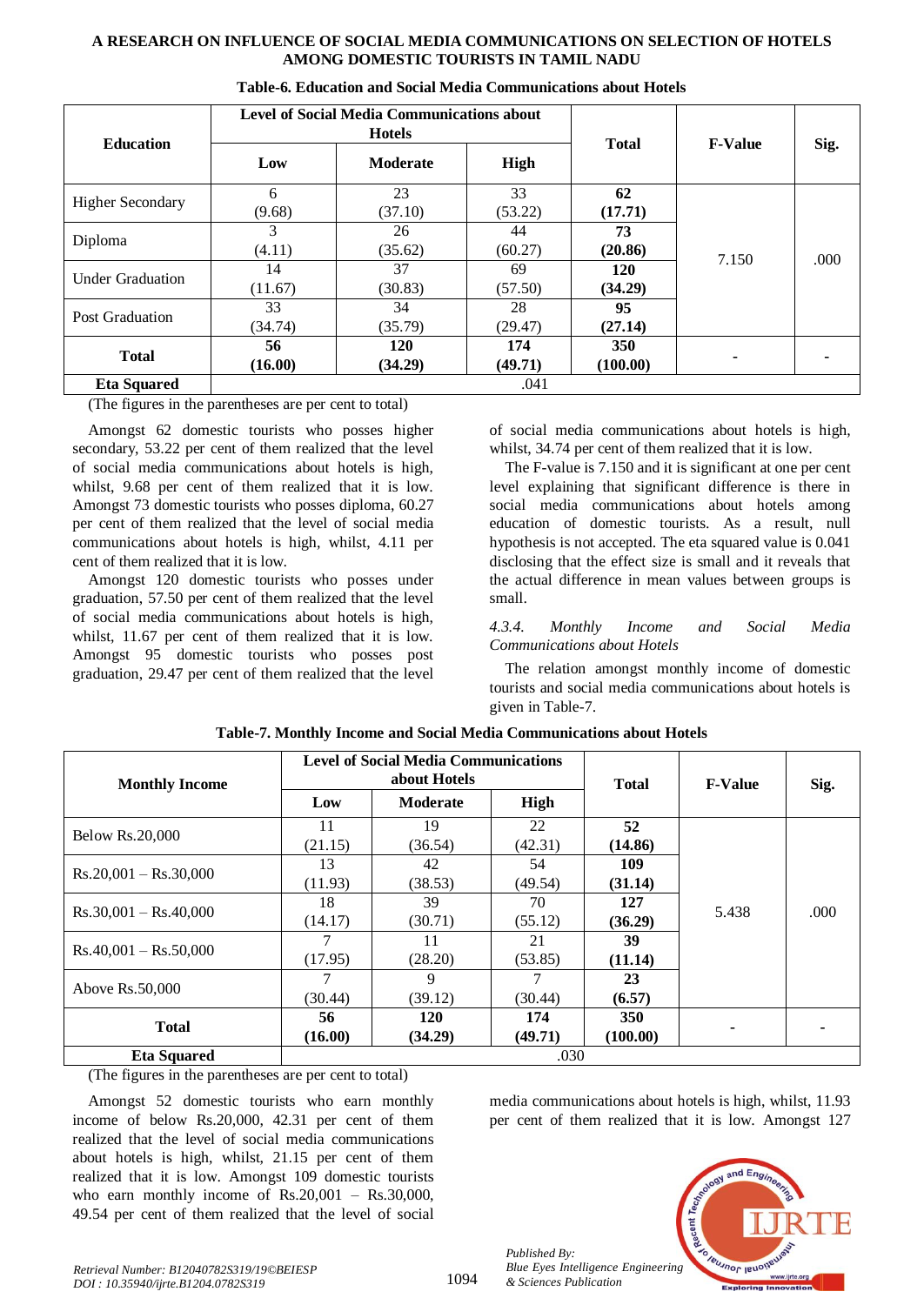domestic tourists who earn monthly income of Rs.30,001 – Rs.40,000, 55.12 per cent of them realized that the level of social media communications about hotels is high, whilst, 14.17 per cent of them realized that it is low.

Amongst 39 domestic tourists who earn monthly income of Rs.40,001 – Rs.50,000, 53.85 per cent of them realized that the level of social media communications about hotels is high, whilst, 17.95 per cent of them realized that it is low. Amongst 23 domestic tourists who earn monthly income of above Rs.50,000, 30.44 per cent of them realized that the level of social media communications about hotels is high, whilst, 30.44 per cent of them realized that it is low.

The F-value is 5.438 and it is significant at one per cent level explaining that significant difference is there in social media communications about hotels among monthly income of domestic tourists. As a result, null hypothesis is not accepted. The eta squared value is 0.030 disclosing that the effect size is small and it reveals that the actual difference in mean values between groups is small.

## *4.3.5. Marital Status and Social Media Communications about Hotels*

The relation amongst marital status of domestic tourists and social media communications about hotels is given in Table-8.

| <b>Marital Status</b>                                                                                                                                                                    |               | <b>Level of Social Media Communications about</b><br><b>Hotels</b> |                | <b>Total</b>    | t-Value | Sig. |
|------------------------------------------------------------------------------------------------------------------------------------------------------------------------------------------|---------------|--------------------------------------------------------------------|----------------|-----------------|---------|------|
|                                                                                                                                                                                          | Low           | <b>Moderate</b>                                                    | High           |                 |         |      |
| Married                                                                                                                                                                                  | 41<br>(15.07) | 95<br>(34.93)                                                      | 136<br>(50.00) | 272<br>(77.71)  | 4.780   | .000 |
| Unmarried                                                                                                                                                                                | 15<br>(19.23) | 25<br>(32.05)                                                      | 38<br>(48.72)  | 78<br>(22.29)   |         |      |
| <b>Total</b>                                                                                                                                                                             | 56<br>(16.00) | 120<br>(34.29)                                                     | 174<br>(49.71) | 350<br>(100.00) |         |      |
| <b>Eta Squared</b><br>$\sqrt{100}$ $\frac{1}{10}$ $\frac{1}{10}$ $\frac{1}{10}$ $\frac{1}{10}$ $\frac{1}{10}$ $\frac{1}{10}$ $\frac{1}{10}$ $\frac{1}{10}$ $\frac{1}{10}$ $\frac{1}{10}$ |               |                                                                    | .017           |                 |         |      |

| Table-8. Marital Status and Social Media Communications about Hotels |
|----------------------------------------------------------------------|
|----------------------------------------------------------------------|

(The figures in the parentheses are per cent to total)

Amongst 272 domestic tourists who are married, 50.00 per cent of them realized that the level of social media communications about hotels is high, whilst, 15.07 per cent of them realized that it is low. Amongst 78 domestic tourists who are unmarried, 48.72 per cent of them realized that the level of social media communications about hotels is high, whilst, 19.23 per cent of them realized that it is low.

The t-value is 4.780 and it is significant at one per cent level explaining that significant difference is there in social media communications about hotels among marital status of domestic tourists. As a result, null hypothesis is not accepted. The eta squared value is 0.017 disclosing

that the effect size is small and it reveals that the actual difference in mean values between groups is small.

## *4.4. INFLUENCE OF SOCIAL MEDIA COMMUNICATIONS ON SELECTION OF HOTELS AMONG DOMESTIC TOURISTS*

To study influence of social media communications on selection of hotels among domestic tourists, multiple regression analysis is used and the results are given in Table-9.  $\mathbb{R}^2$  is 0.69 and adjusted  $\mathbb{R}^2$  is 0.67 and these values make obvious the regression model has good fit and 67.00 per cent of variation in dependent variable is shared by independent variables. F-value of 21.734 is significant at one per cent level and it exhibits that the regression model is significant.

|  |  | Table-9. Influence of Social Media Communications on Selection of Hotels among Domestic Tourists |  |
|--|--|--------------------------------------------------------------------------------------------------|--|
|  |  |                                                                                                  |  |

| <b>Social Media Communications about Hotels</b> | <b>Regression</b><br><b>Co-efficients</b> | t-Value | Sig. |
|-------------------------------------------------|-------------------------------------------|---------|------|
| Intercept                                       | $1.305***$                                | 11.198  | .000 |
| Location of hotels $(X_1)$                      | $.240^{**}$                               | 7.714   | .000 |
| Picture of hotels $(X_2)$                       | .113                                      | 1.812   | .071 |
| Review of others about hotels $(X_3)$           | $.334***$                                 | 8.936   | .000 |
| User generated contents about hotels $(X_4)$    | $.286^{**}$                               | 8.440   | .000 |
| Experience of others about hotels $(X_5)$       | $.312***$                                 | 8.725   | .000 |
| Services and products of hotels $(X_6)$         | $.265***$                                 | 8.108   | .000 |
| Ratings of hotels by others $(X_7)$             | $.358^{**}$                               | 9.142   | .000 |
| $R^2$                                           | 0.69                                      |         |      |
| Adjusted $R^2$                                  | 0.67                                      |         |      |
| F                                               | 21.734                                    |         | .000 |

Significant at 1 % level



*Published By:*